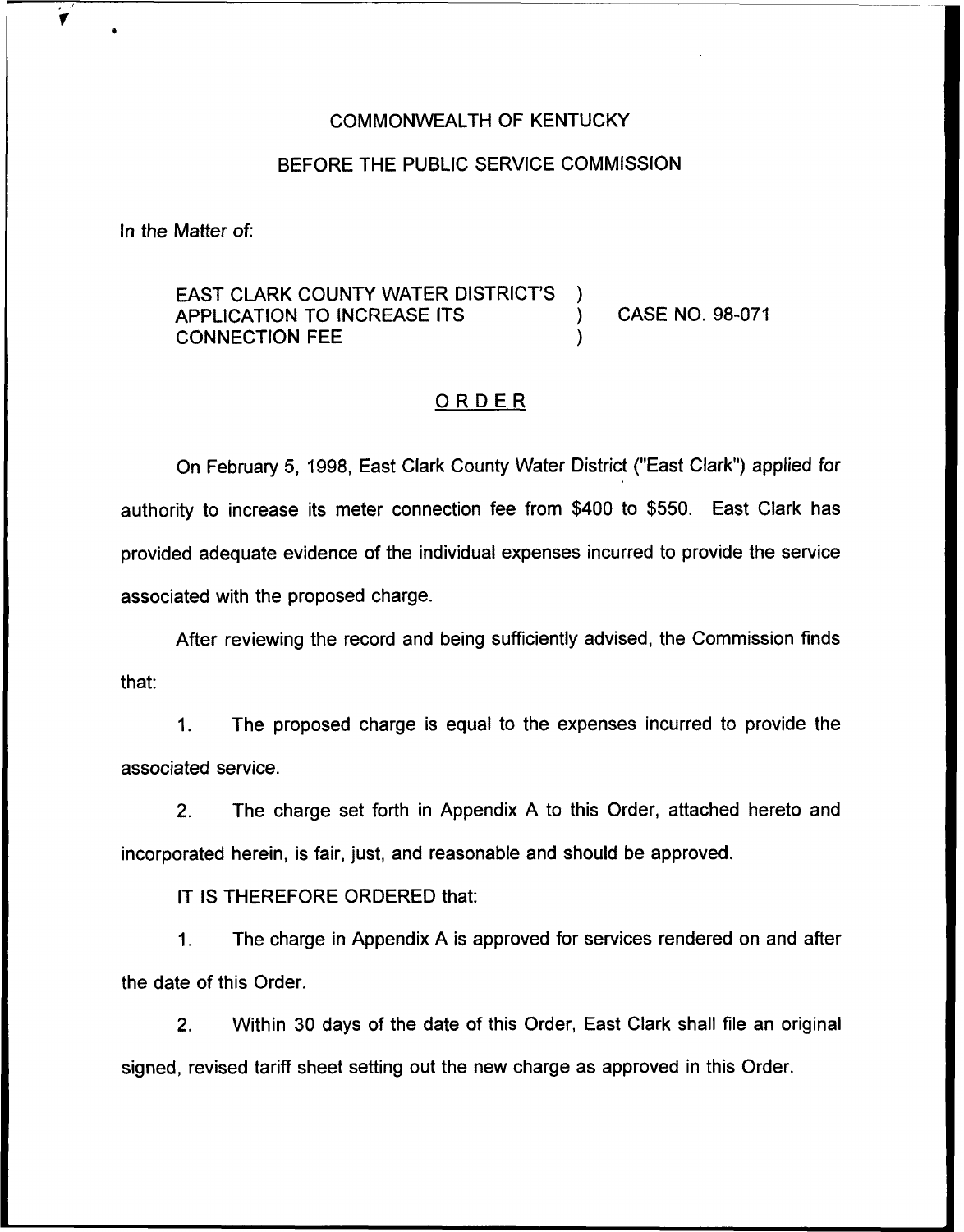Done at Frankfort, Kentucky, this 6th day of March, 1998.

 $\mathbf{r}$ 

## PUBLIC SERVICE COMMISSION

**Chairman**  $\beta$ , Help

Vice Chairman

**Commissioner** 

.AU EST: Executive birector